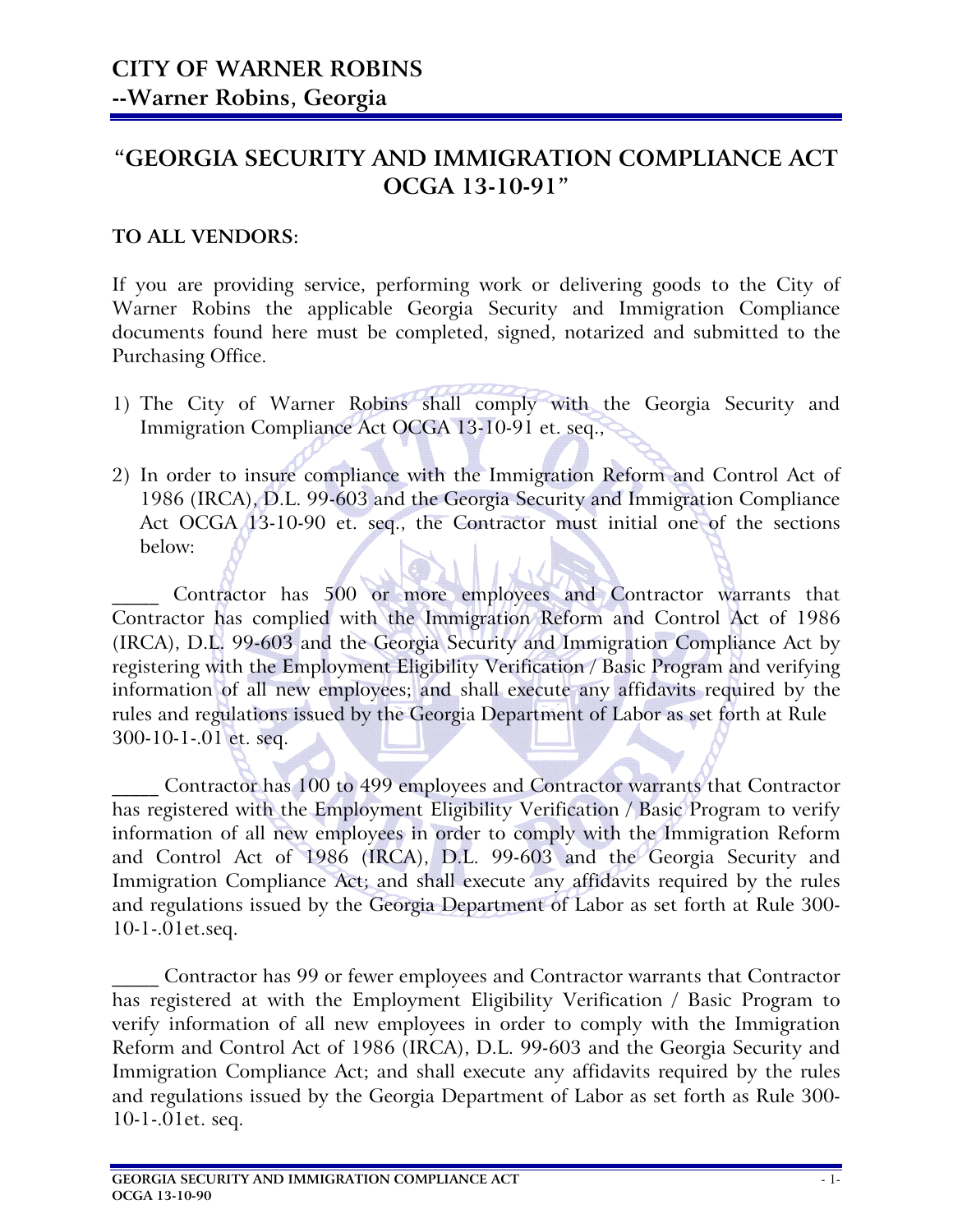# CITY OF WARNER ROBINS --Warner Robins, Georgia

- 3) In the event that the contractor employs or contracts with any subcontractor in connection with a covered contract the contractor will secure from the subcontractor attestation of the subcontractor's compliance with O.C.G.A. § 13- 10-91 et seq. and Georgia Department of Labor Rule 300-10-1-.02 by the subcontractor's execution of the subcontractor affidavit shown in Georgia Department of Labor Rule 300-10-1-.02 or a substantially similar affidavit.
- 4) Contractor agrees that, in the event the (insert your company's name) employs or contracts with any sub-contractor in connection with the covered contract under O.C.G.A. § 13-10- 91 and DOL Rule 300-10-1-.02, that (insert vendor's company name) will secure from each subcontractor the employee-number applicable to the sub-contractor.
- 5) Contractor agrees to provide the City of Warner Robins with all affidavits of compliance as required by O.C.G.A. § 13-10-90 et seq. and Georgia Department of Labor Rule 300-10-1-.02, 300-10-1-.03, 300-10-1-.07 and 300-10-1-.08.